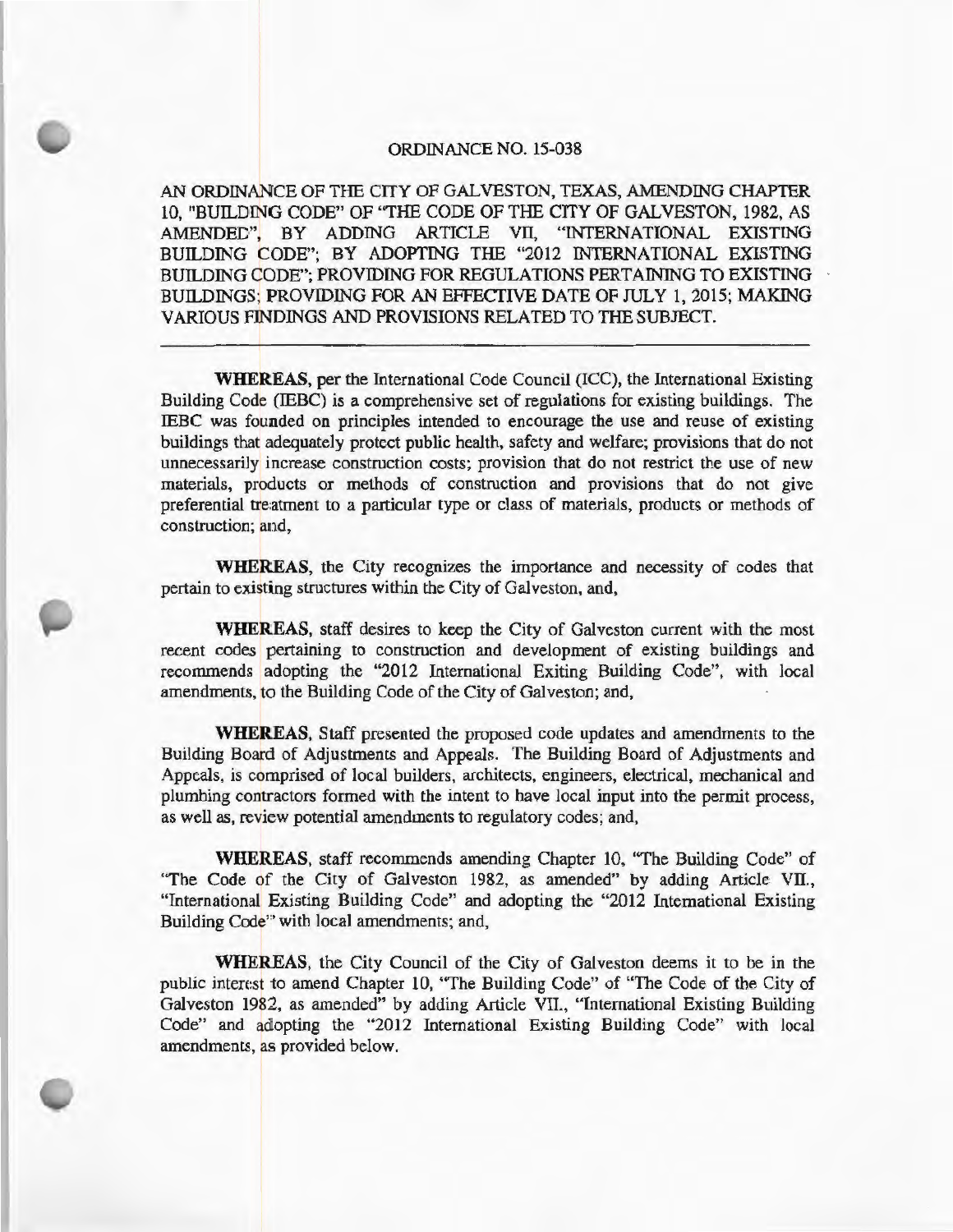NOW, THEREFORE, BE IT ORDAJNED BY THE CITY COUNCIL OF THE CITY OF GALVESTON, TEXAS:

SECTION 1. The findings and recitations set out in the preamble to this Ordinance are found to be true and correct and they are hereby adopted by the City Council and made a part hereof for all purposes.

SECTION 2. The Code of the City of Galveston 1982, as amended", Chapter 10, "Building Code", is hereby amended by adding Article VII. "International Existing Building Code", to read and provide as follows:

## ARTICLE VII. - INTERNATIONAL EXISTING BUILDING CODE

#### Sec. 10-75. Adopted.

The 2012 edition of the "International Existing Building Code", hereinafter referred to as the "Existing Building Code of the City of Galveston" (IEBC) copies of which have this day been exhibited to and approved by the City Council and certified copies of which are on file in the respective offices of the city secretary and the building official of the city, is hereby adopted by reference and declared to be the existing building code for the repair, alteration, change of occupancy, addition and relocation of existing buildings in the city, save and except such portions as are hereinafter deleted, amended; varied or modified.

### Sec.10.76 <sup>~</sup>Amendments to the 2012 International EXisting Building Code.

The 2012 International Existing Building Code adopted pursuant to the foregoing provisions of this Chapter, is hereby modified and amended to the extent set forth in that document entitled "Amendments for 2012 International Existing Building Code", which is hereby incorporated as "Attachment A", which document is hereby adopted, its contents and provisions being incorporated herein by reference, and same being available for inspection and copying in the respective offices of the City Secretary and Building Official.:

The 2012 International. Existing Building Code is adopted with the following selected appendices, A, B. and C which are as follows:

- $\underline{A}$  Guidelines for the Seismic Retrofit of Existing Buildings
- B Supplementary Accessibility Requirements for Existing- Buildings and **Facilities**
- C Guidelines for the Wind Retrofit of Existing Buildings

The Building Department of the City of Galveston is subject to all applicable City Charter. City Code. and Personnel Rules and Regulations pertaining to jurisdiction and employment. No provision contained in the Building Code governing the employment, staffing, hiring, termination, or discipline of an official or employee shall apply.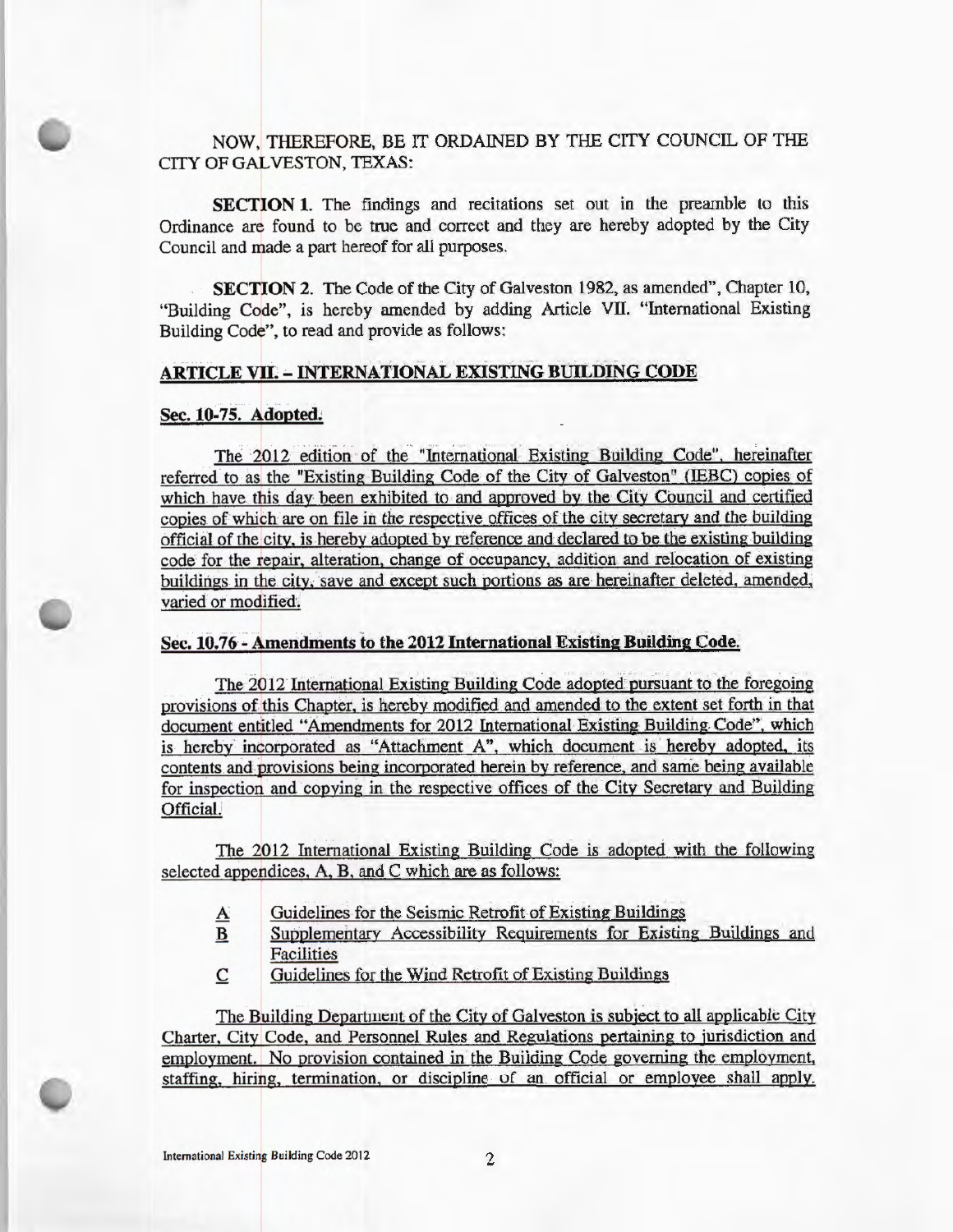Furthermore, the Building Code shall not govern the appointment, liability and legal defense of any officer or employee.

SECTION 3. It is hereby declared to be the intention of the City Council that the sections, paragraphs, sentences, clauses and phrases of this Ordinance are severable and, if any phrase, clause, sentence, paragraph or section of this Ordinance should be declared invalid by the final judgment or decree of any court of competent jurisdiction, such invalidity shall not affect any of the remaining phrases, clauses, sentences, paragraphs and sections of this Ordinance.

SECTION 4. All Ordinances or parts thereof in conflict herewith are repealed to the extent of such conflict only.

SECTION 5. In accordance with the provisions of Sections 12 and 13 of Article ll of the City Charter this Ordinance has been publicly available in the office of the City Secretary for not less than 72 hours prior to its adoption; that this Ordinance may be read and published by descriptive caption only.

SECTION 6. This Ordinance shall be and become effective on July 1, 2015 after its adoption and publication in accordance with the provisions of the Charter of the City of Galveston.

APPROVED AS TO FORM:

ONNA M. FAIRWEATHER ASSISTANT CITY ATTORNEY

I, Janelle Williams, Secretary of the City Council of the City of Galveston, do hereby certify that the foregoing is a true and correct copy of an Ordinance adopted by the City Council of the City of Galveston at its regular meeting held on June 11, 2015 as the same appears in records of this office.

IN TESTIMONY WHEREOF, I subscribe my name hereto officially under the corporate seal of the City of Galveston this  $\overline{5}$  day of  $\overline{JWW}$ , 2015.



 $\alpha$ 1100 to Willettin Secretary for the City Council of the City of Galveston

International Existing Building Code 2012 3